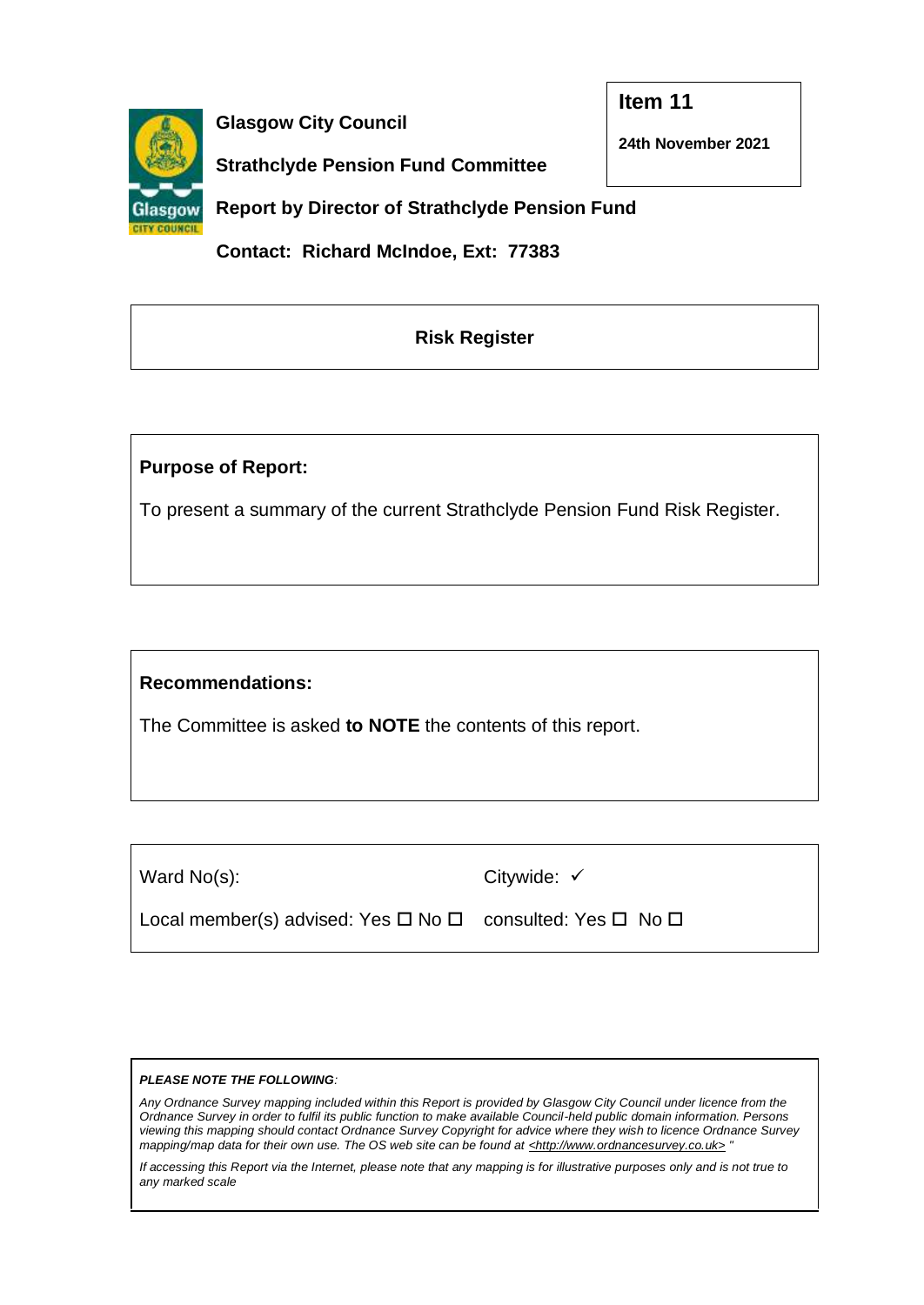#### **1 Background**

In March 2019, the Committee approved a revised Risk Policy and Strategy Statement. Unlike the Fund's other policy documents, this is not a requirement of the regulations but is considered a matter of best practice. The Statement sets out a common basis for risk management across the Fund's other policies and strategies. The Fund's policy documents are available on its website at: [www.spfo.org.uk](http://www.spfo.org.uk/)

#### **2 Risk Management Process**

The risk management process is illustrated as follows.



#### **3 Risk Register**

As a key part of the Fund's risk strategy, a detailed risk register has been established and is maintained for the Strathclyde Pension Fund (SPF) and the Strathclyde Pension Fund Office (SPFO). The format is consistent with the corporate and departmental registers. The register provides a simple, systematic and consistent basis for recording, analysis, understanding, communication, management, monitoring and reporting of risks.

### **4 Current Register**

### **4.1 Summary**

The risk register as at 30<sup>th</sup> September 2021 is summarised as follows.

| <b>Total Risks</b><br>36 | <b>Very High</b><br><b>Risks</b> | <b>High Risks</b> |
|--------------------------|----------------------------------|-------------------|
|--------------------------|----------------------------------|-------------------|

**Changes since last review (30 June 2021)**

| <b>New</b> |  | Closed Increased Decreased Static |  |
|------------|--|-----------------------------------|--|
|            |  |                                   |  |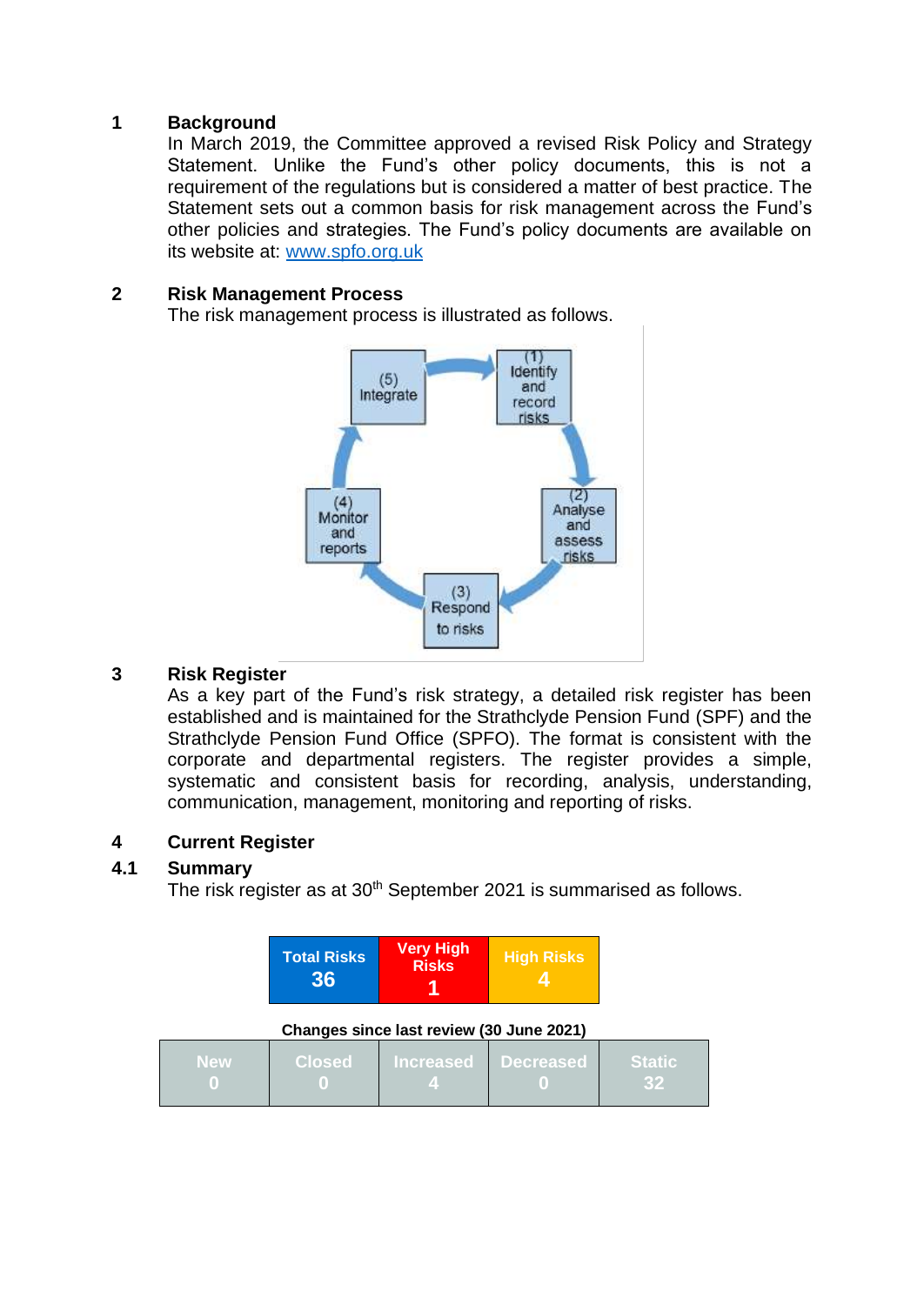

#### **4.3 Principal Risks**

The principal risks are summarised in Appendix A.

#### **4.4 Changes**

There have been 2 changes this quarter:

- **Inflation Impact** the residual risk score has increased from 12 to 16. A period of higher inflation seems likely, and whilst this may be shortlived there is a possibility that it may be sustained for a longer period.
- **System Failure** the residual risk score has increased from 9 to 12. New hardware and more flexible working arrangements introduced during COVID have improved SPFO's resilience to a number of risks, but have increased reliance on systems and therefore increased the risk from a sustained system failure.

#### **5 Policy and Resource Implications Resource Implications:**

| Financial:<br>Legal:<br>Personnel:<br>Procurement:<br><b>Council Strategic Plan:</b><br><b>Equality and Socio-</b><br><b>Economic Impacts:</b> | <b>None</b><br><b>None</b><br><b>None</b><br><b>None</b><br>Strathclyde Pension Fund aligns with the theme<br>of a well governed city. |
|------------------------------------------------------------------------------------------------------------------------------------------------|----------------------------------------------------------------------------------------------------------------------------------------|
| Does the proposal                                                                                                                              | Equalities issues are addressed in the Fund's                                                                                          |
| support the                                                                                                                                    | Responsible Investment strategy, in the scheme                                                                                         |
| <b>Council's Equality</b>                                                                                                                      | rules which are the responsibility of Scottish                                                                                         |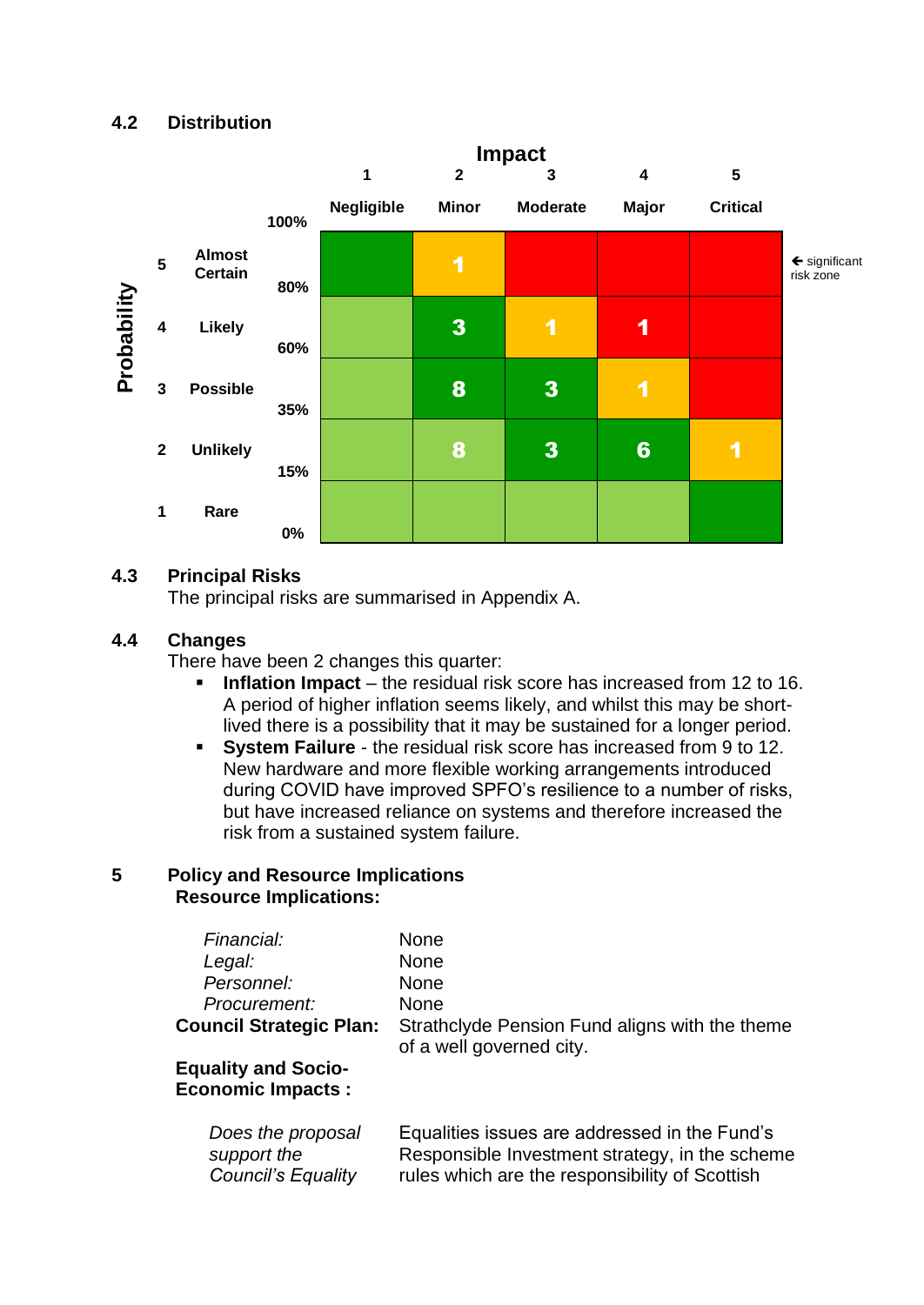| <b>Outcomes 2017-22</b>                                                      | Government and in the Fund's Communications<br>Policy which has been the subject of an Equalities<br>Impact Assessment. |
|------------------------------------------------------------------------------|-------------------------------------------------------------------------------------------------------------------------|
| What are the<br>potential equality<br>impacts as a result<br>of this report? | No specific equalities impacts.                                                                                         |

*Please highlight if the policy/proposal will help address socio economic disadvantage.*

### **Climate Impacts:**

| Does the proposal<br>support any Climate<br>Plan actions?<br>Please specify:  | $N/A$ .<br>Monitoring report.<br>Strathclyde Pension Fund's Climate Change<br>strategy is being developed in line with Item 34 of |
|-------------------------------------------------------------------------------|-----------------------------------------------------------------------------------------------------------------------------------|
| What are the<br>potential climate<br>impacts as a result of<br>this proposal? | the Council's Climate Action Plan.<br>N/A.                                                                                        |
| <u>Mill tha proposal</u>                                                      | NI/A                                                                                                                              |

*Will the proposal*  N/A. *contribute to Glasgow's net zero carbon target?*

#### **Privacy and Data Protection impacts:** None.

#### **6 Recommendations**

The Committee is asked **to NOTE** the contents of this report.